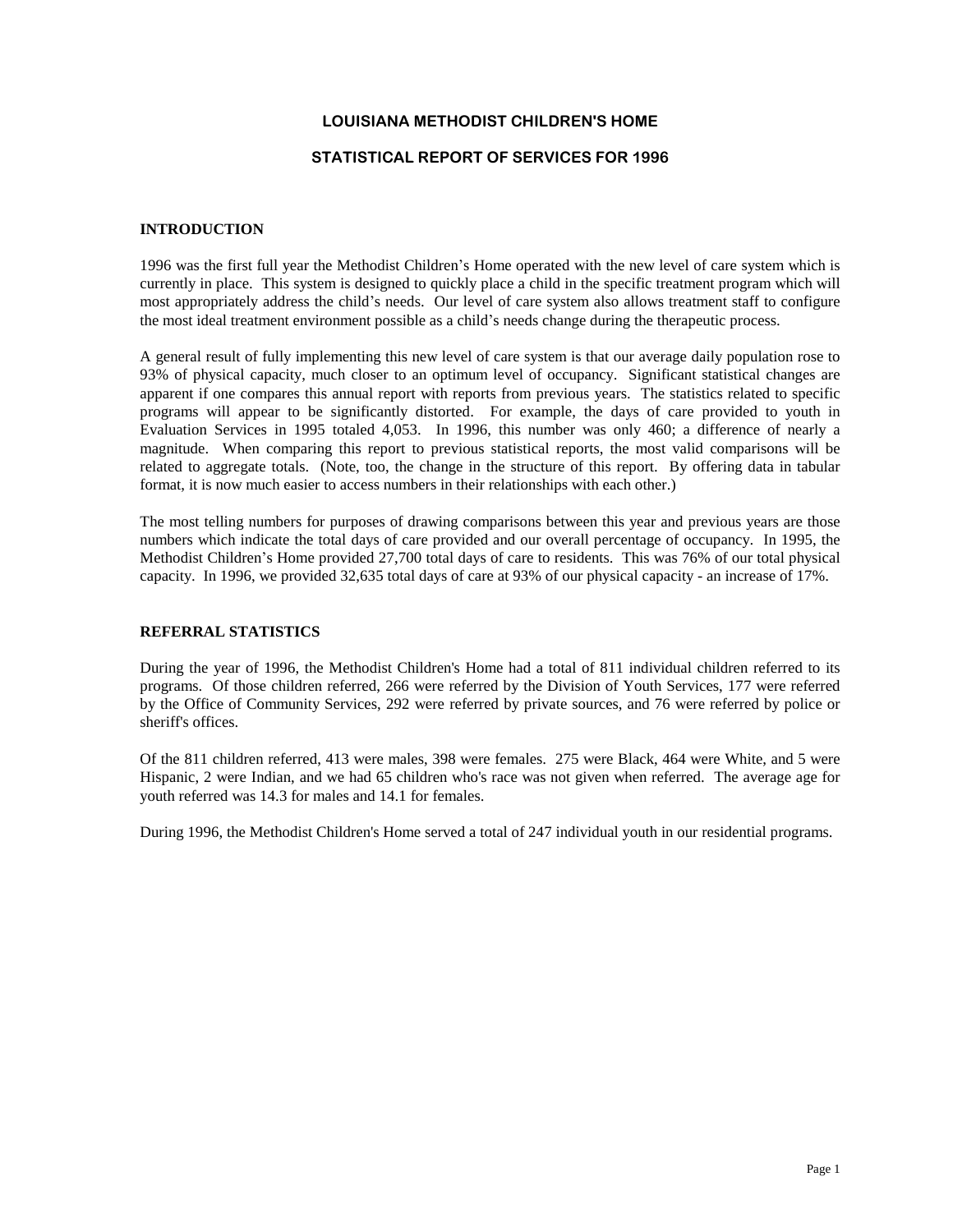# **RESIDENTIAL SERVICES**

The eight levels of care currently offered by the Louisiana Methodist Children's Home include Alternate Care, Emergency Shelter Care, Evaluation Services, Changing Aggressive Behavior Program, Structured, Intermediate, Residential and Group Care. The days of care provided by custody for the individual levels of care is provided in the chart below.

|                                      | Custody  |                  |            |          | <b>Total Days by</b> |  |
|--------------------------------------|----------|------------------|------------|----------|----------------------|--|
| <b>Level of Care</b>                 | AC.      | DOC <sub>1</sub> | <b>OCS</b> | Private  | <b>Level of Care</b> |  |
| Alternate Care                       | 395      | 0                | $\Omega$   | $\Omega$ | 395                  |  |
| <b>Emergency Shelter Care</b>        | 0        | 895              | 880        | 675      | 2450                 |  |
| <b>Changing Aggressive Behaviors</b> | 0        | 0                | 2033       | $\Omega$ | 2033                 |  |
| <b>Evaluation Services</b>           | $\Omega$ | 118              | 342        | $\Omega$ | 460                  |  |
| Intermediate Residential Care        | 0        | 6148             | 2906       | 2874     | 11928                |  |
| <b>Structured Residential Care</b>   | 0        | 3510             | 4738       | 1624     | 9872                 |  |
| <b>Group Residential Care</b>        | $\Omega$ | 1573             | 776        | 843      | 3192                 |  |
| Arcadia Group Home                   | 0        | 1319             | 870        | 116      | 2305                 |  |
| <b>Total by Custody</b>              | 395      | 13563            | 12545      | 6132     | 32635                |  |

**DAYS OF CARE BY CUSTODY AND LEVEL OF CARE**

The statistics related to the race and gender of our residents is provided below:

|               |       | <b>Black</b> |        |       | White |        |       | Other |        |       | <b>TOTAL</b> |        |
|---------------|-------|--------------|--------|-------|-------|--------|-------|-------|--------|-------|--------------|--------|
| Custody       | Total | Male         | Female | Total | Male  | Female | Total | Male  | Female | Total | Male         | Female |
| АC            | 34    | 21           | 13     | 15    | 6     | 9      | 0     |       | 0      | 49    | 27           | 22     |
| <b>DOC</b>    | 29    | 9            | 20     | 45    | 20    | 25     |       |       | 0      | 75    | 30           | 45     |
| <b>OCS</b>    | 40    | 18           | 22     | 34    | 19    | 15     |       |       | 0      | 75    | 38           | 37     |
| PRI           | 4     | 0            | 4      | 43    | 13    | 30     |       | 0     |        | 48    | 13           | 35     |
| <b>TOTALS</b> | 107   | 48           | 59     | 137   | 58    | 79     | 3     | 2     |        | 247   | 108          | 139    |
|               |       |              |        |       |       |        |       |       |        |       |              |        |

**ADMISSION BY RACE, GENDER AND CUSTODY**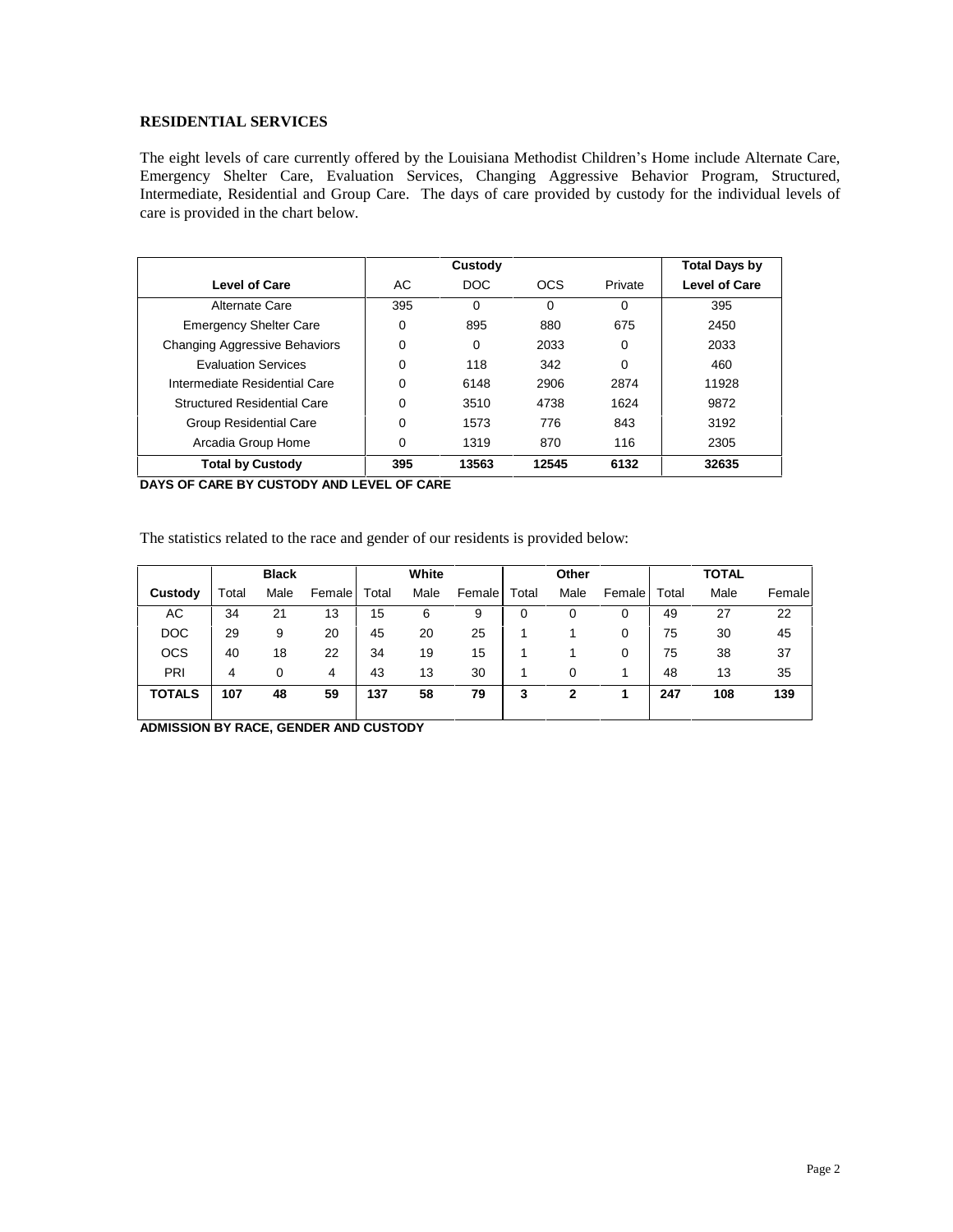### **ADMISSIONS, DISCHARGES, AND LENGTH OF STAY STATISTICS**

Statistics related to the admission and discharge of youth from the different levels of care are contained in the chart below. For purposes of utilization review, these statistics also provide detailed information regarding length of stay issues.

| Level       |            | <b>Continued</b> |             | <b>Continued</b> | <b>Total</b>        | Average     | Mode         | <b>Median</b> | Range       |
|-------------|------------|------------------|-------------|------------------|---------------------|-------------|--------------|---------------|-------------|
| of          | Custody    | <b>From Last</b> | <b>New</b>  | <b>To Next</b>   | <b>Participants</b> | <b>LOS</b>  | <b>LOS</b>   | LOS           |             |
| Care        |            | Year             |             | Year             |                     |             |              |               |             |
| <b>CAB</b>  | <b>OCS</b> | 0                | 11          | 6                | 11                  | 202         | <b>NA</b>    | 172           | 53:329      |
| <b>AC</b>   | AC         | 2                | 47          | $\Omega$         | 49                  | 5.9         | 1            | 3             | 1:34        |
| <b>ESC</b>  | DOC        | 1                | 37          | $\mathbf 0$      | 38                  | 23.5        | 31           | 24.5          | 1:39        |
|             | <b>OCS</b> | 1                | 35          | 3                | 36                  | 19.8        | 21           | 28            | 2:48        |
|             | PRI        | 0                | 27          | 4                | 27                  | 23.4        | 31           | 27            | 9.34        |
| <b>EVAL</b> | DOC        | 0                | $\mathbf 0$ | $\mathbf 0$      | $\mathbf 0$         | $\mathbf 0$ | $\mathbf 0$  | $\mathbf 0$   | $\mathbf 0$ |
|             | <b>OCS</b> | 2                | 0           | 0                | $\mathbf{2}$        | 44          | <b>NA</b>    | 44            | 7:81        |
|             | PRI        | 0                | $\mathbf 0$ | $\mathbf 0$      | $\mathbf 0$         | $\mathbf 0$ | $\mathbf 0$  | $\mathbf 0$   | $\mathbf 0$ |
| <b>INTM</b> | <b>DOC</b> | 1                | 56          | 24               | 57                  | 107.9       | 96           | 96            | 2:341       |
|             | OCS        | 3                | 27          | 17               | 29                  | 98.8        | 69           | 82            | 3:337       |
|             | PRI        | 3                | 35          | 10               | 38                  | 75.6        | 14           | 61            | 14:327      |
| <b>STRC</b> | <b>DOC</b> | 4                | 47          | 3                | 51                  | 31.5        | 23           | 23            | 1:186       |
|             | <b>OCS</b> | 3                | 27          | 3                | 30                  | 25.9        | 3            | 20            | 1:96        |
|             | PRI        | 3                | 23          | 2                | 26                  | 32.4        | $\mathbf{1}$ | 23            | 1:125       |
| <b>RGC</b>  | <b>DOC</b> | 24               | 1           | 1                | 25                  | 130.6       | 151          | 150           | 9:365       |
|             | <b>OCS</b> | 24               | 0           | 4                | 24                  | 177         | 365          | 154.5         | 4:365       |
|             | PRI        | 9                | 0           | 0                | 9                   | 120.9       | <b>NA</b>    | 144           | 11:231      |
| <b>GRP</b>  | DOC        | $\Omega$         | 19          | 1                | 19                  | 82.3        | 132          | 81            | 1:177       |
|             | <b>OCS</b> | 0                | 14          | 5                | 14                  | 97          | 29           | 82            | 20:235      |
|             | PRI        | 0                | 11          | 4                | 11                  | 57.3        | 55           | 55            | 9:116       |

## **INDEPENDENT LIVING**

During this year, 184 structured classes and seminars were presented to 16- 21 year olds. During 1996, 217 individual youth were served. Children in the care of our agency, other child care agencies and in foster care have been given classes in subjects such as apartment hunting, insurance, check writing, banking, nutrition and many other subjects dealing with independent living. Our staff cover from Ruston to the Mississippi river. Each youth is given a pre-test for independent living skills and a post-test. The average improvement between pre and post-testing was 6%.

#### **FAMILY DEVELOPMENT CENTER**

During 1996, a total of 793 individuals were served through the Family Development Center. There were 97 out-patient clients yielding a total of 235 individual family members seen in family therapy. There were 134 residential clients yielding a total of 386 individual family members seen in therapy. The Family Development Center staff taught 67 individuals the course *Helping Children Cope with Divorce*. During 1996, 26 families involving 172 individuals participated in court-ordered family evaluation services. 318 children in the Lincoln Parish schools were taught a violence prevention curriculum. Family Development staff delivered speeches to local community church groups totaling 67 individuals.